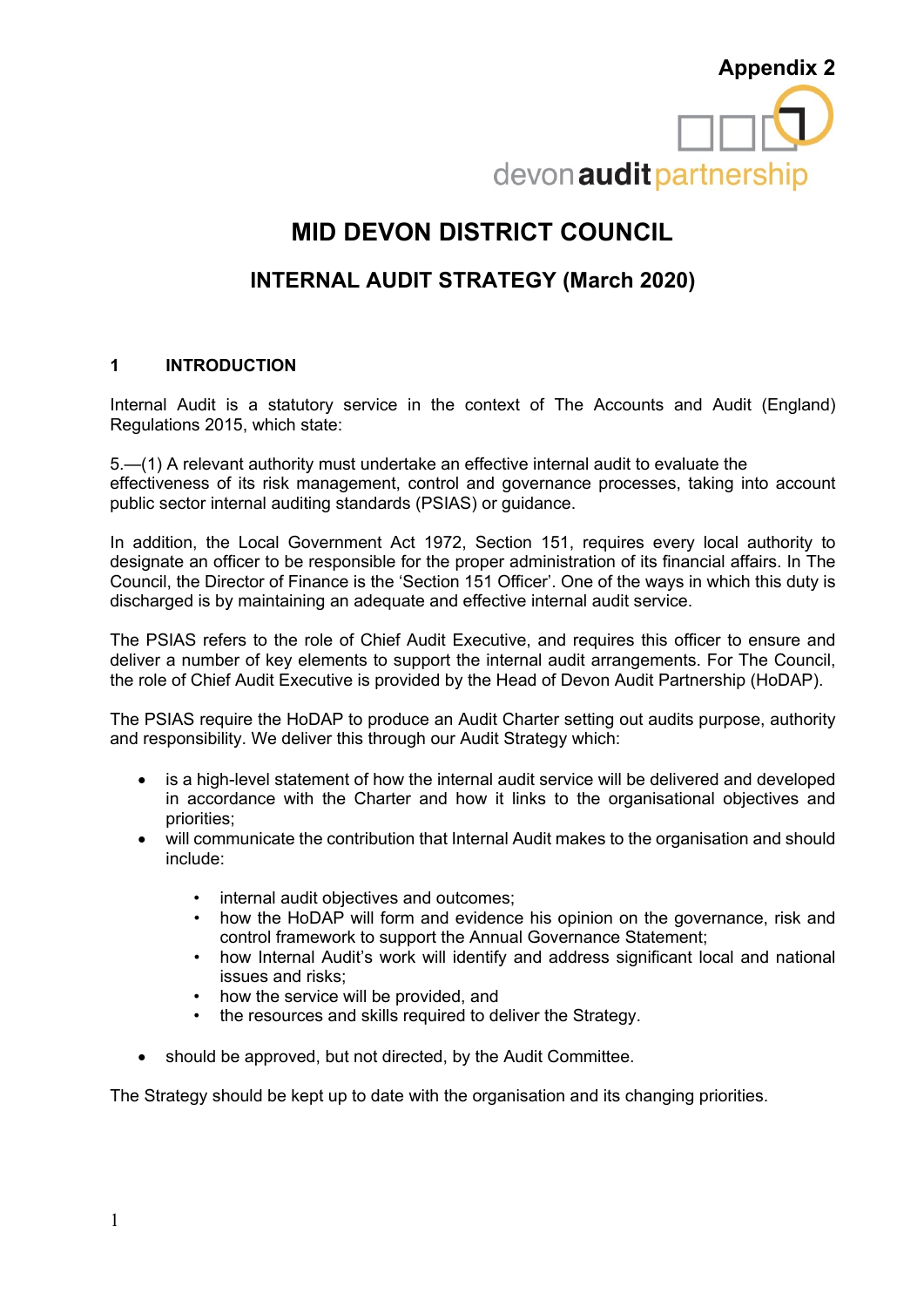# **2 INTERNAL AUDIT OBJECTIVES AND OUTCOMES**

The primary objective of Internal Audit is to provide an independent and objective opinion to the Council on the governance, risk and control framework by evaluating its effectiveness in achieving the organisation's objectives through examining, evaluating and reporting on their adequacy as a contribution to the proper, economic, efficient use of resources.

To achieve this primary objective, the HoDAP aims to fulfil the statutory responsibilities for Internal Audit by:

- identifying all of the systems, both financial and non-financial, that form the Council's control environment and governance framework, and contribute to it meeting its obligations and objectives – the 'Audit Universe';
- creating an audit plan providing audit coverage on the higher risk areas in the Audit Universe;
- undertaking individual audit reviews, to the standards set by the PSIAS, to independently evaluate the effectiveness of internal control;
- providing managers with an opinion on, and recommendations to improve, the effectiveness of risk management, control and governance processes;
- providing managers with advice and consultancy on risk management, control and governance processes;
- liaising with the Council's external auditors to ensure efficient use of scarce audit resources through the avoidance of duplication wherever possible; and
- providing the Council, through the Audit Committee, with an opinion on governance, risk and control framework as a contribution to the Annual Governance Statement.

# **3 OPINION ON THE GOVERNANCE, RISK AND CONTROL FRAMEWORK**

As stated above, one of the key objectives of Internal Audit is to communicate to management an independent and objective opinion on the governance, risk and control framework, and to prompt management to implement agreed actions.

Significant issues and risks are to be brought to the attention of the S.151 Officer as and when they arise. Regular formal meetings should also be held to discuss issues arising and other matters.

The HoDAP will report progress against the annual audit plan and any emerging issues and risks to the Audit Committee.

The HoDAP will also provide a written annual report to the Audit Committee, timed to support their recommendation to approve the Annual Governance Statement, to the Council.

The Head of Devon Audit Partnership's annual report to the Audit Committee will:

- (a) include an opinion on the overall adequacy and effectiveness of the Council's governance, risk and control framework;
- (b) disclose any qualifications to that opinion, together with the reasons for the qualification;
- (c) present a summary of the audit work from which the opinion is derived, including reliance placed on work by other assurance streams;
- (d) draw attention to any issues the HoDAP judges particularly relevant to the preparation of the Annual Governance Statement;
- (e) compare the audit work actually undertaken with the work that was planned and summarise the performance of the internal audit function against its performance measures and targets; and
- (f) comment on compliance with the Public Sector Internal Audit Standards and communicate the results of the internal audit quality assurance programme.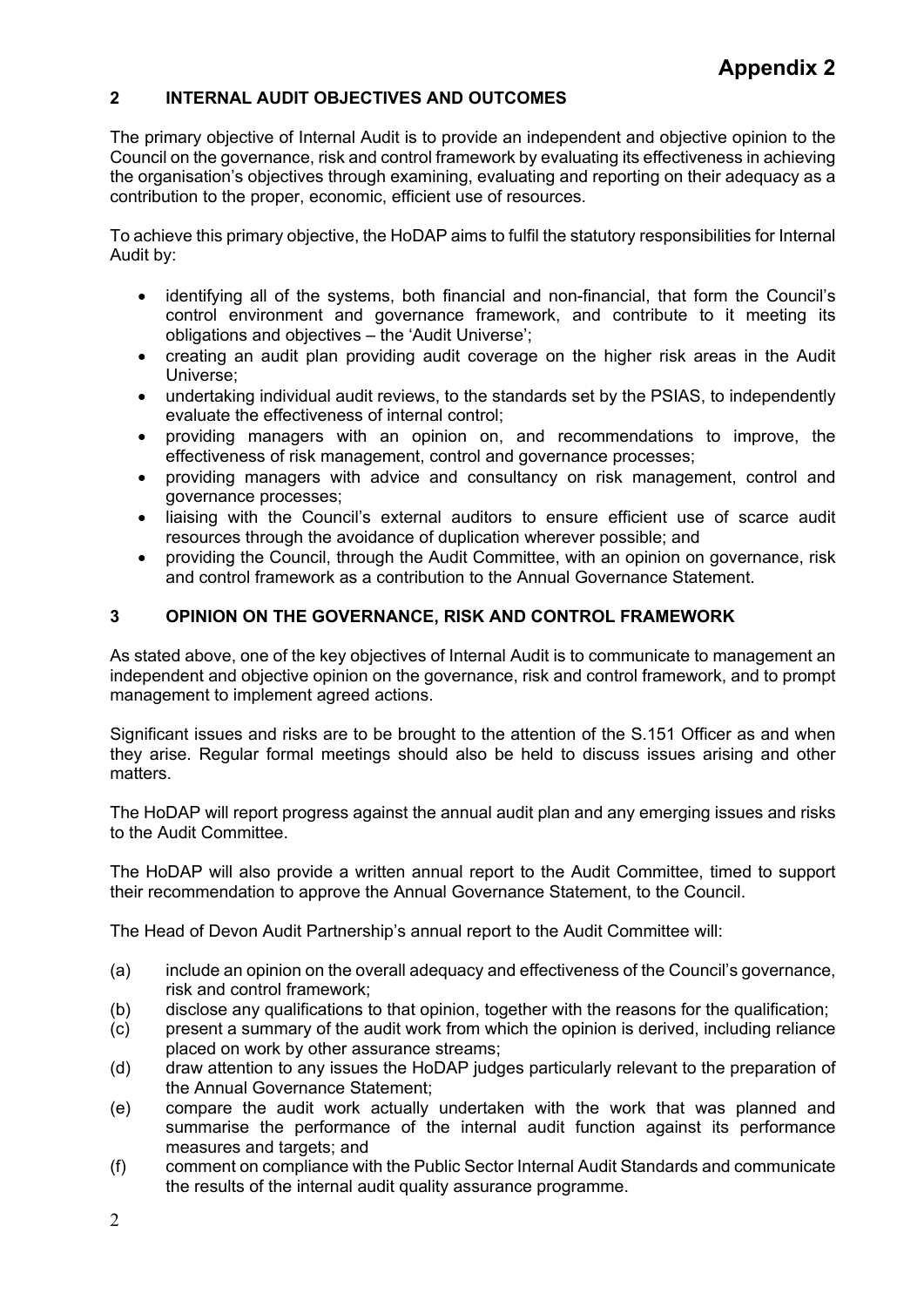# **4 PLANNING, INCLUDING LOCAL AND NATIONAL ISSUES AND RISKS**

The audit planning process includes the creation of and ongoing revision of an "audit universe". This seeks to identify all risks, systems and processes that may be subject to an internal audit review.

The audit universe will include a risk assessment scoring methodology that takes account of a number of factors including: the Council's own risk score; value of financial transactions; level of change, impact on the public; political sensitivity; when last audited; and the impact of an audit. This will inform the basis of the resources allocated to each planned audit area.

The results from the audit universe will be used in creating an annual audit plan; such a plan will take account of emerging risks at both local and national level.

### *Assignment planning*

Further planning and risk assessment is required at the commencement of each individual audit assignment to establish the scope of the audit and the level of testing required.

### **5 PROVISION OF INTERNAL AUDIT**

The Internal Audit for The Council is provided by Devon Audit Partnership

The Head of Devon Audit Partnership has established policies and procedures in an Audit Manual to guide staff in performing their duties and complying with the latest available PSIAS guidance. The manual is reviewed and updated to reflect changes in working practices and standards.

### **Internal Audit Performance Management and Quality Assurance**

The PSIAS state that the HoDAP should have in place an internal performance management and quality assurance framework; this framework must include:

- a comprehensive set of *targets to measure performance*. These should be regularly monitored and the progress against these targets reported appropriately;
- seeking *user feedback* for each individual audit and periodically for the whole service;
- a periodic review of the service against the Strategy and the achievement of its aims and objectives. The results of this should inform the future Strategy and be reported to the Audit Committee;
- internal quality reviews to be undertaken periodically to ensure compliance with the PSIAS and the Audit Manual (self-assessment); and
- an action plan to implement improvements.

### *Performance Measures and targets*

The Head of Devon Audit Partnership will closely monitor the performance of the team to ensure agreed targets are achieved. A series of performance indicators have been developed for this purpose (please see over).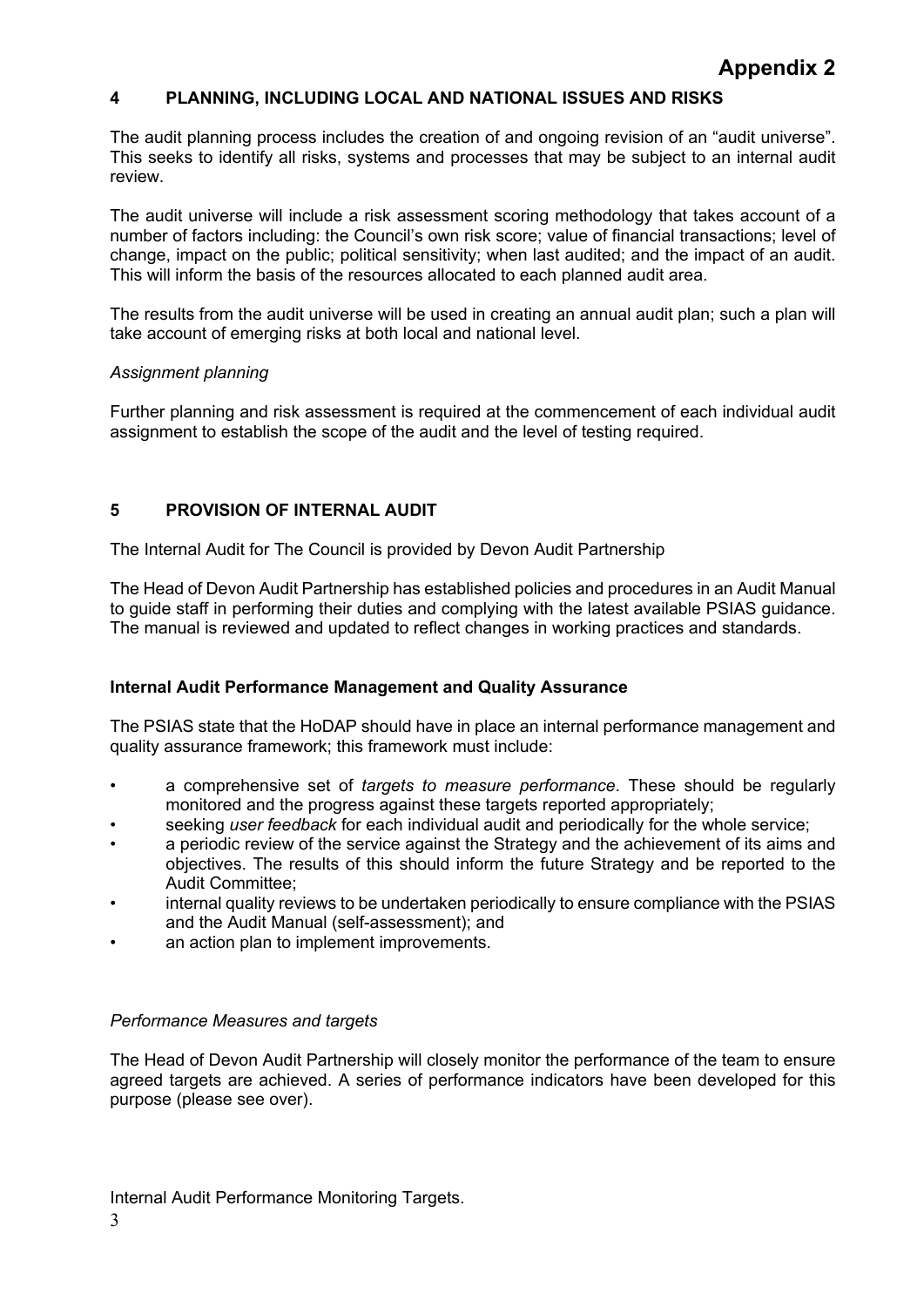| <b>Performance Indicator</b>                                        | <b>Full year target</b> |
|---------------------------------------------------------------------|-------------------------|
| Percentage of Audit Plan completed                                  | 90%                     |
|                                                                     |                         |
| Customer Satisfaction - % satisfied or very satisfied as per<br>90% |                         |
| feedback forms                                                      |                         |
| Draft reports produced with target number of days                   | 90%                     |
| (currently 15 days)                                                 |                         |
| Final reports produced within target number of days                 | 90%                     |
| (currently 10 days)                                                 |                         |

There are a number of other indicators that are measured as part of the audit process that will be captured and reported to senior management.

| <b>Task</b>                                                                 | <b>Performance measure</b>                                                                                                                                                                                        |
|-----------------------------------------------------------------------------|-------------------------------------------------------------------------------------------------------------------------------------------------------------------------------------------------------------------|
| Agreement of Annual audit plan                                              | Agreed by Chief Executive, Leadership Team and<br>Audit Committee prior to start of financial year                                                                                                                |
| Agreement of assignment brief                                               | Assignment briefs are agreed with and provided to<br>auditee at least two weeks before planned<br>commencement date.                                                                                              |
| Undertake audit fieldwork                                                   | Fieldwork commenced at agreed time                                                                                                                                                                                |
| Verbal debrief                                                              | Confirm this took place as expected; was a useful<br>summary of the key issues; reflects the findings in the<br>draft report.                                                                                     |
| Draft report                                                                | Promptly issued within 15 days of finishing our<br>fieldwork.<br>Report is "accurate" and recommendations are both<br>workable and useful.                                                                        |
| Draft report meeting (if required)                                          | Such a meeting was useful in understanding the audit<br>issues                                                                                                                                                    |
| Annual internal audit report                                                | Prepared promptly and ready for senior management<br>consideration by end of May.<br>Report accurately reflects the key issues identified<br>during the year.                                                     |
| Presentation of internal audit report to<br>Management and Audit Committee. | Presentation was clear and concise.<br>Presented was knowledgeable in subject are and<br>able to answer questions posed by management /<br>members.                                                               |
| Contact with the audit team outside of<br>assignment work.                  | You were successfully able to contact the person you<br>needed, or our staff directed you correctly to the<br>appropriate person.<br>Emails, letters, telephone calls are dealt with<br>promptly and effectively. |

Once collated the indicators will be reported to the S.151 Officer on a regular basis, and will be summarised in an annual report. Performance indicator information will also be presented to the Audit Committee for information and consideration.

The Head of Devon Audit Partnership is expected to ensure that the performance and the effectiveness of the service improves over time, in terms of both the achievement of targets and the quality of the service provided to the user.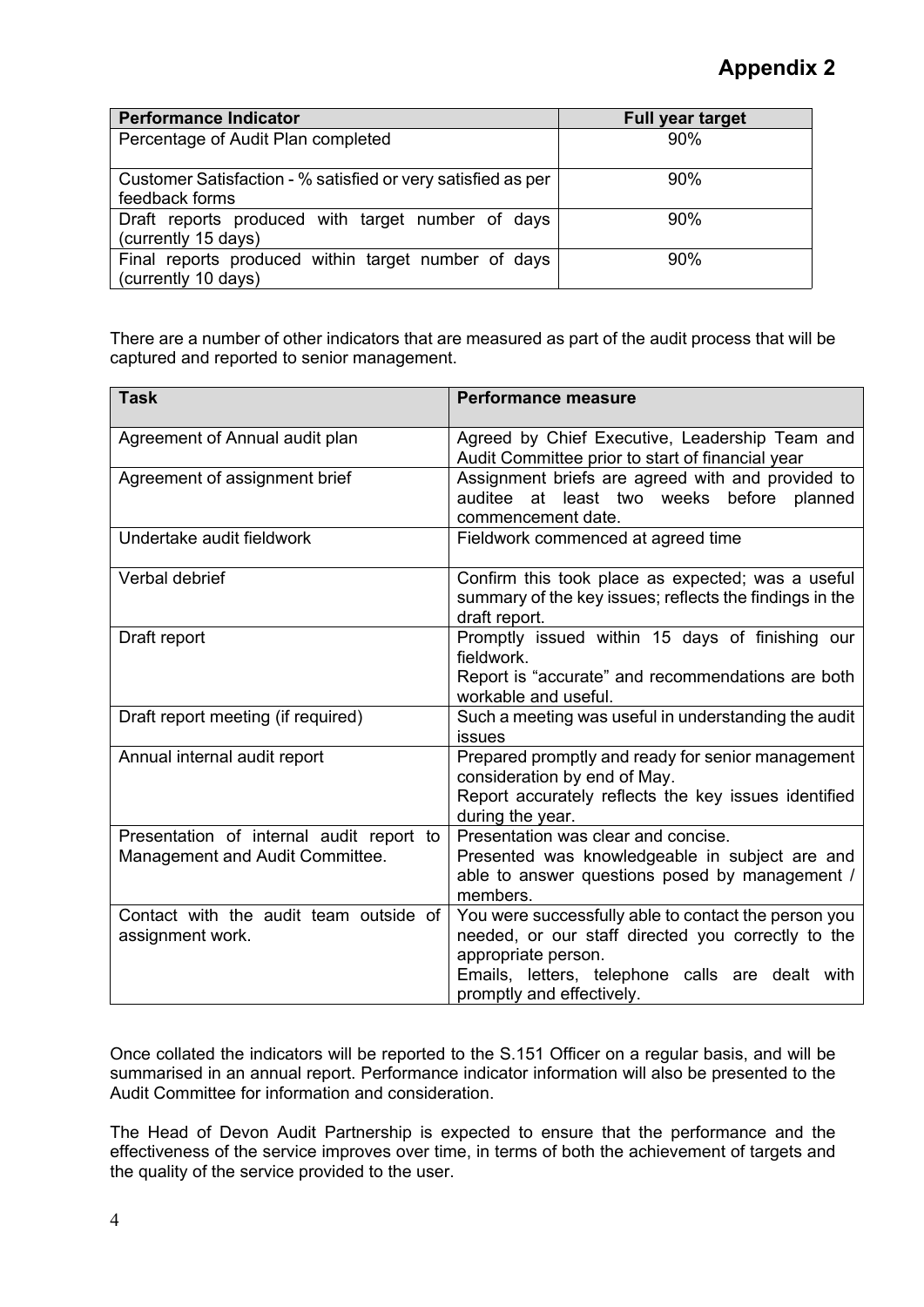### *Customer (user) feedback*

The PSIAS and the Internal Audit Manual state that internal audit performance, quality and effectiveness should be assessed at two levels:

- for each individual audit; and
- for the Internal Audit Service as a whole.

Customer feedback is also used to define and refine the audit approach. Devon Audit Partnership will seek feedback from:-

- auditees:
- senior leadership; and
- executive management.

The results from our feedback will be reported to Senior Management and the Audit Committee in the half year and annual reports.

#### *Internal quality reviews*

Devon Audit Partnership management have completed a self-assessment checklist against the PSIAS and have identified that there are no omissions in our practices. We consider that we fully meet over 95% of the elements; partially meet 3% (6); and are not required to or do not meet 2% (5) of the elements. The self-assessment will be updated annually, and, if management identify areas where we could further strengthen our approaches, these will be added to the Quality Action Improvement Plan.

In December 2016 Devon Audit Partnership welcomed Terry Barnett, Head of Assurance for Hertfordshire Shared Internal Audit Service and his colleague Chris Wood, Audit Manager, who completed an external validation of the Partnership.

#### Terry and Chris concluded that;

"It is our overall opinion that the Devon Audit Partnership **generally conforms\*** to the Public Sector Internal Audit Standards, including the Definition of Internal Auditing, the Code of Ethics and the Standards."

**\* Generally Conforms** – This is the top rating and means that the internal audit service has a charter, policies and processes that are judged to be in conformance to the Standards